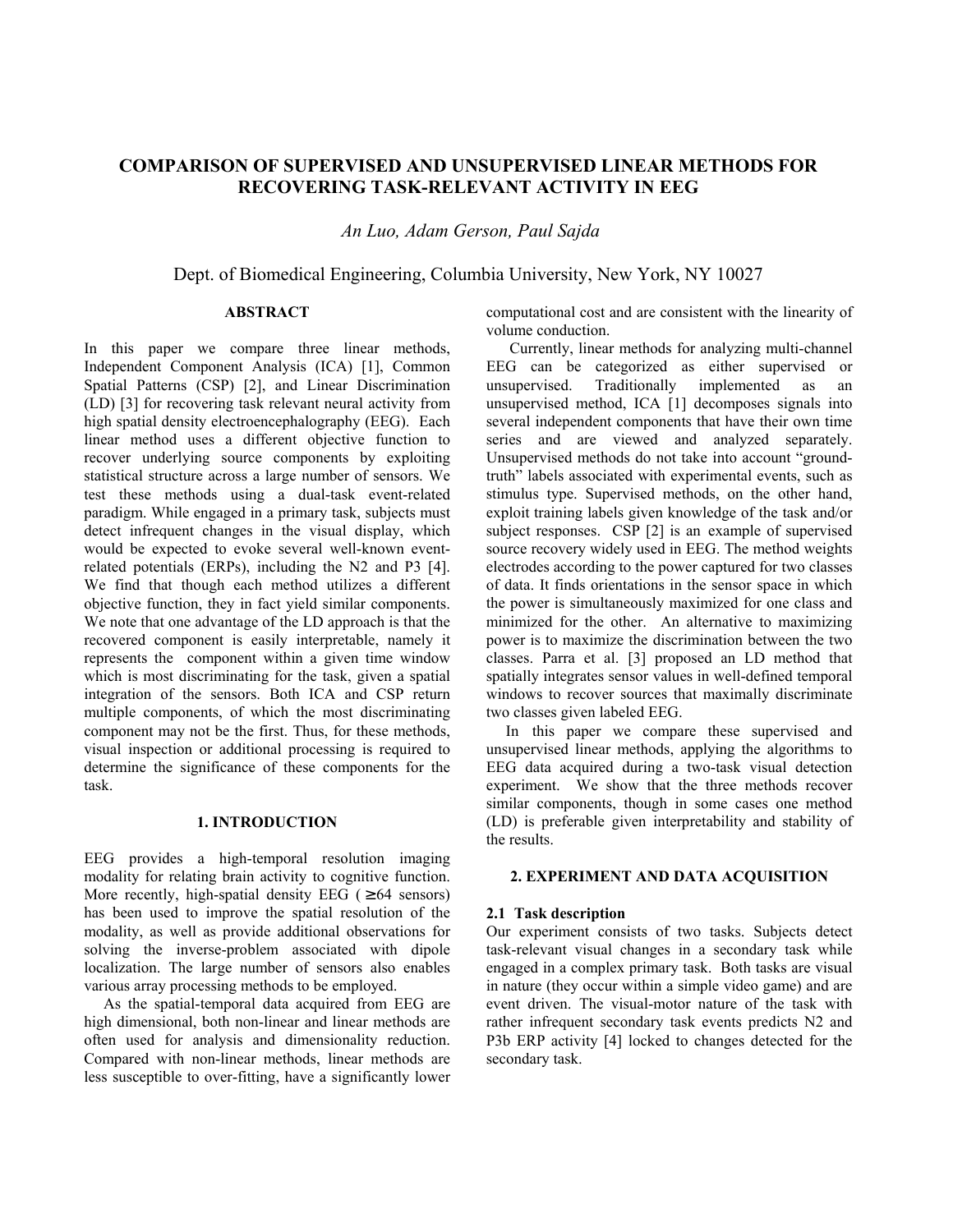### **2.2 Subjects and data acquisition**

Two right-handed subjects (one male and one female) completed the study. A 64-channel EEG system was used to recording. The sampling rate was 1000Hz. Eye-blink and eye-movement activities are recorded separately so that these artifacts could be removed from the EEG. Events were recorded and data were locked to visual "change" events (in this case color changes in the stimulus). Subject responses were also recorded (button press or not). Trials are labeled based on whether or not the subject detected a change. Trials are labeled as either those in which change was detected by the subject or trials in which change was not detected (but occurred). Thus each trial is associated with a binary label.

# **3. DATA ANALYSIS**

#### **3.1 Preprocessing**

After EEG is acquired, preprocessing is applied to the raw data. Eye-blink and horizontal and vertical eye motion artifacts are removed by using principle component analysis [5]. Low frequency drifts, 60Hz noise, and 120Hz harmonic noise was removed by filtering.

#### **3.2. Linear methods**

All three methods linearly transform the observed signals as,

$$
Y = WX \t{1}
$$

where  $X$  are the observations (the original EEG signal matrix),  $W$  is the transform matrix (or vector) that is calculated using the different linear approaches, and *Y* is the resulting source matrix (or vector) representing the recovered sources. Note that (1) represents the recovery of sources Y given an underlying linear mixture of sources observed in X.

### *3.2.1 ICA*

ICA is widely used for solving the blind source separation problem. Spatial filters derived using ICA blindly separate the input EEG data into a sum of temporally independent and spatially fixed components arising from distinct or overlapping brain or extra-brain sources [1].

In ICA, *X* in Equation (1) corresponds to an  $N \times T \times R$  matrix, where *N* is the number of recording electrodes, *T* is the number of time points and *R* is the number of trials. The trials are appended together and then unwrapped after computing the "unmixing matrix". The unmixing matrix *W* **,** estimated by ICA, linearly decouples the multi-channel EEG data, with the columns of  $W^{-1}$  giving the relative projection strengths of the respective components at each of the electrodes. The rows of the output matrix *Y* are time courses of the ICA components.

#### *3.2.2 CSP*

CSP is based on the decomposition of the EEG into spatial patterns using simultaneous diagonalization of two covariance matrices [2]. These patterns maximize the difference of the power between the two populations.

 Essentially, optimal spatial filters are determined through joint diagonalization of two covariance matrices derived from each task related class (in this case detected change vs. undetected change). The normalized covariance matrix of each single trial *N*x*T* matrix *X*, where *N* is the number of channels and *T* is the number of samples, is determined as  $C = XX/trace(XX')$ . The average of covariance matrices from class  $1 \,(C_1)$  and class  $2 (C<sub>2</sub>)$  trials are then summed to produce a composite covariance matrix  $C_c = C_1 + C_2$ . The eigenvectors and eigenvalues of this spatial covariance matrix yield a whitening transformation  $P = (\lambda_c)^{-1/2} U_c$  where  $C_c$  =  $U_c \lambda_c U_c$ . Transforming the average covariance matrices corresponding to the two classes,  $S_1 = PC_1P'$  and  $S_2 =$  $PC_2P'$ , assures that  $S_1$  and  $S_2$  share common eigenvectors such that  $S_1 = B\lambda_1B'$  and  $S_2 = B\lambda_2B'$  where  $\lambda_1 + \lambda_2 = I$ . The first and last eigenvectors of B then represent optimal projections associated with class 1 and class 2 respectively. The projection matrix is then defined as W  $=$  (B'P)' and an EEG trial is transformed as  $Y = WX$ .

 As with ICA, raw EEG data is represented as the  $N \times T$  matrix *X*. *Y* corresponds to the decomposition (mapping) of a trial. The variances of *Y* are used for of two populations of single-trial EEG recordings**.** The columns of  $W^{-1}$  are the common spatial patterns and can be seen as time-invariant EEG source distribution vectors.

#### *3.2.3 LD*

 LD is also a supervised method and can be used to compute the optimal spatial integration of a large array of sensors for discrimination between two classes [3].

 In this case in Equation (1), *X* is a 2-D  $N \times (M \times t)$  matrix representing *M* trials ( $M = I + J$ , *I* trials for class 1 and *J* trials for class 2) of EEG data at *t* time points, and the number of recording electrodes is *N* . *W* is the spatial weighting coefficient vector which is calculated by logistic regression such that the  $M \times t$ dimensional vector *Y* represents a hyperplane maximally separating the two classes, which in this case, is the detection of change versus not detecting change. . Timing information is exploited by discriminating and averaging within a short time window relative to a given external event (in this case the change in the stimulus).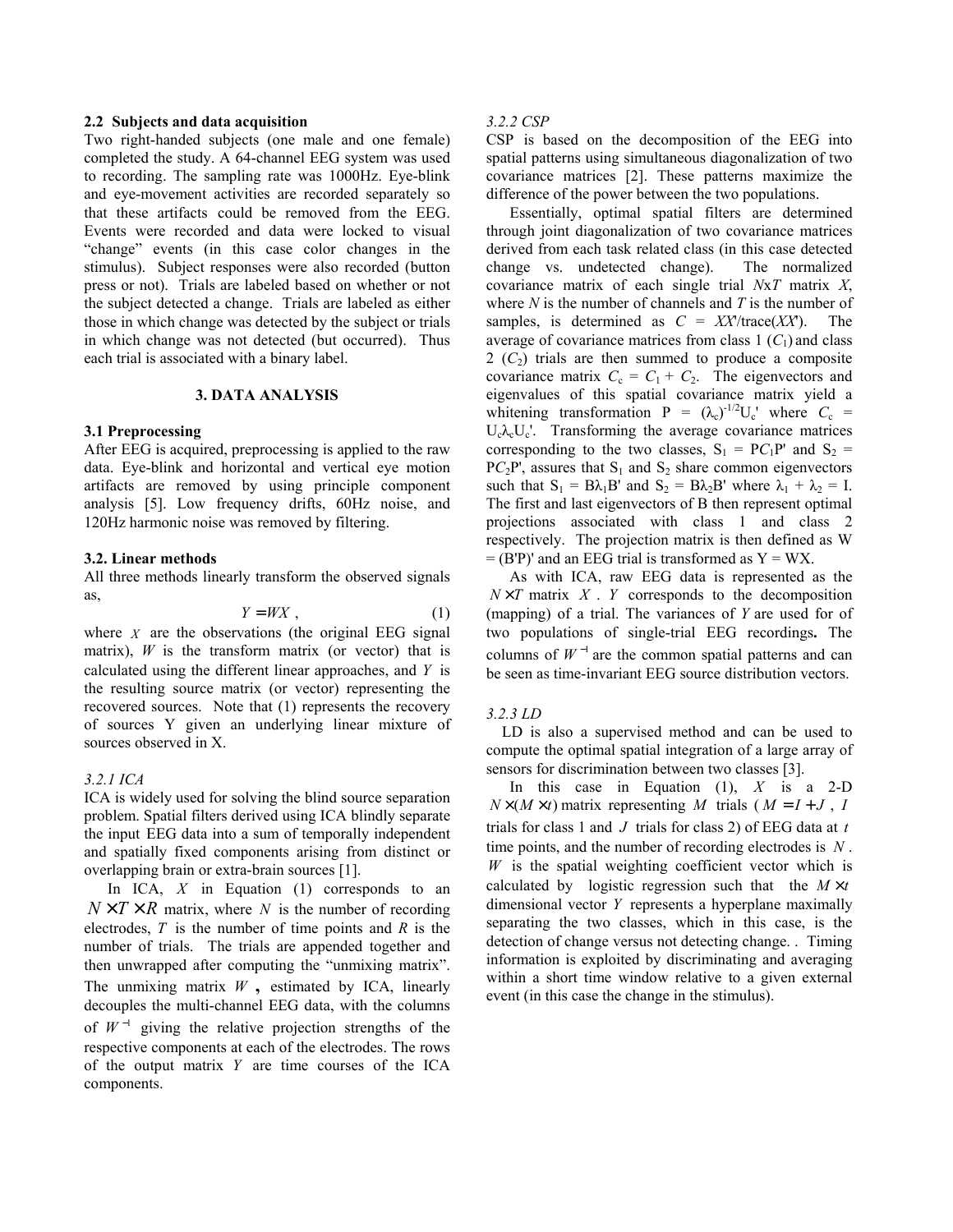### **4. RESULTS**

# **4.1 ICA**

After they are acquired and preprocessed, EEG data are decomposed using ICA tools provided by EEGLAB [6]. The first 10 components that are locked to the onset of visual change in the secondary task are presented in Figure 1. The time course of the  $8<sup>th</sup>$  component is shown in Figure 2. In Figure 2, the onset of the change is locked at 0ms. The ordinate corresponds to different trials.



**Figure 1**. Scalp projections for first 10 components recovered using ICA for subject 1 in response to color changes. Ordering is based on the fraction of variance captured by each component.



**Figure 2.** Time course of component 8 recovered using ICA. The plot on the bottom shows an average across trials. Note negativity beginning around 200msec and positivity around 300msec.

# **4.2 CSP**

Figures 3 and 4 show results using CSP. We see that despite the sign and magnitude difference (due to a difference in the weighting coefficients in the transform matrix), component 8 recovered via ICA and pattern 1 recovered via CSP are quite similar in terms of both scalp projection and time course.

 In addition, the two components found with ICA (component 8) and CSP (component 1) correlate well the expected N2 and P3b activity, which appear in the trial averaged EEG during stimulus classification and target processing [7].



**Figure 3**. Scalp projections for first 10 components recovered using CSP for subject 1 in response to color changes. Ordering is based on the fraction of variance captured by each component.



**Figure 4**. Time course for pattern 1 recovered using CSP. Note positivity beginning around 200msec and negativity around 300msec (the sign difference in both the scalp projection and component time course cannot be unambiguously recovered. Thus this is equivalent to component 8 recovered using ICA).

### **4.3 LD**

Since LD computes a single linearly discriminating orientation in sensor space, a single component is recovered which may be interpreted as most discriminating component between two classes. In our analysis, the training window starts at 400ms after the onset of the change and spans 100ms. The recovered component is displayed in Figure 5 with the inset showing its scalp projection. From the LD result, we see that this component is very similar to the  $8<sup>th</sup>$  component recovered via ICA and the  $1<sup>st</sup>$  pattern in CSP.